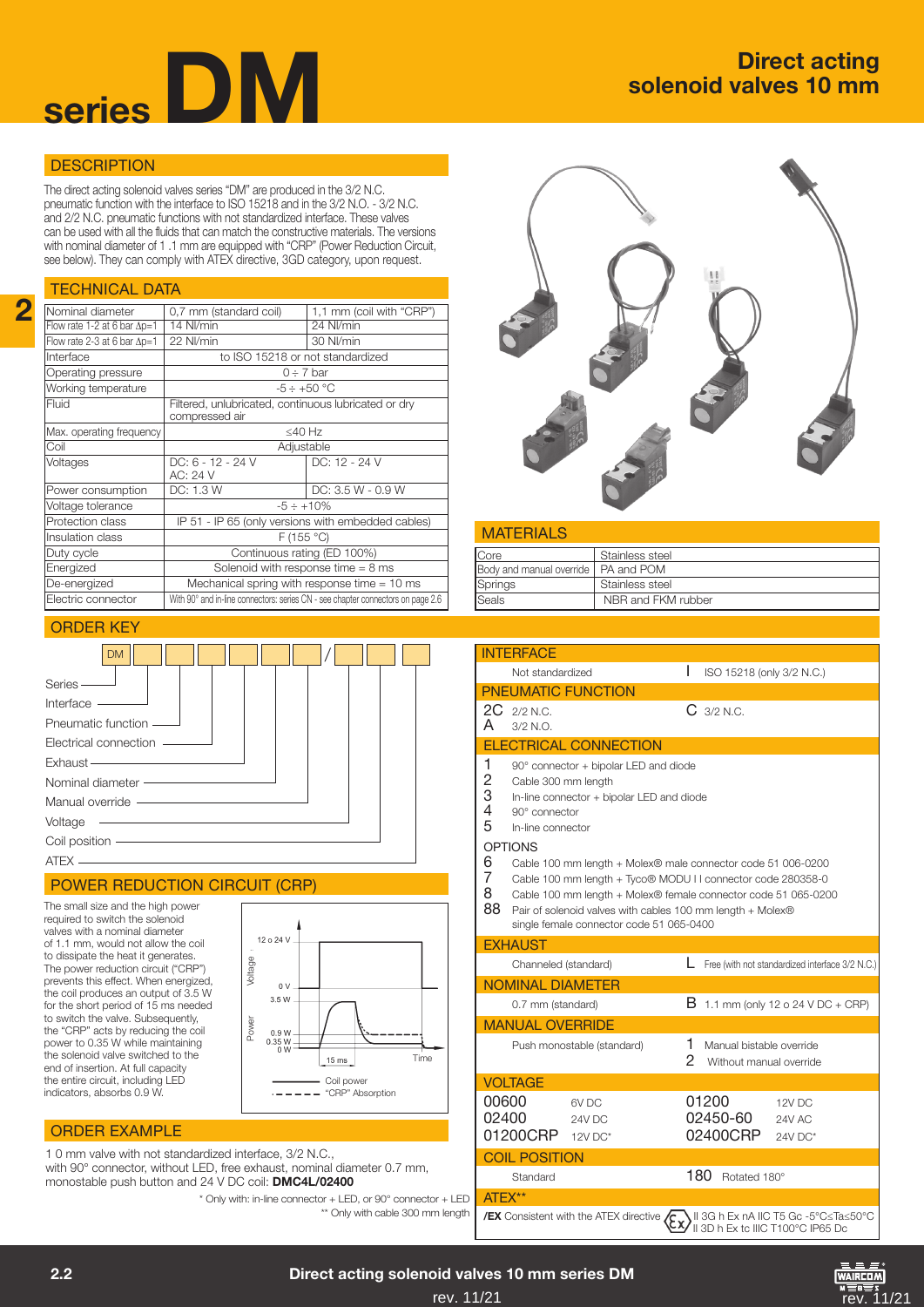£

'М





片

### **DIMENSIONS**



뷰





ш

2

| <b>Dimensions</b> | Non-standardized<br>interface | Interface<br>ISO 15218  |
|-------------------|-------------------------------|-------------------------|
|                   |                               |                         |
|                   | M <sub>1.7</sub> x 0.35       | M <sub>1.6</sub> x 0.35 |
|                   | 6 6                           |                         |



\*Self-tapping screws for plastic available. See on page 2.7 \*Self-tapping screws for plastic available. See on page 2.7



DIMENSIONS OF THE NOT STANDARDIZED INTERFACE DIMENSIONS OF THE INTERFACE TO ISO 15218





WEIGHT 12 g